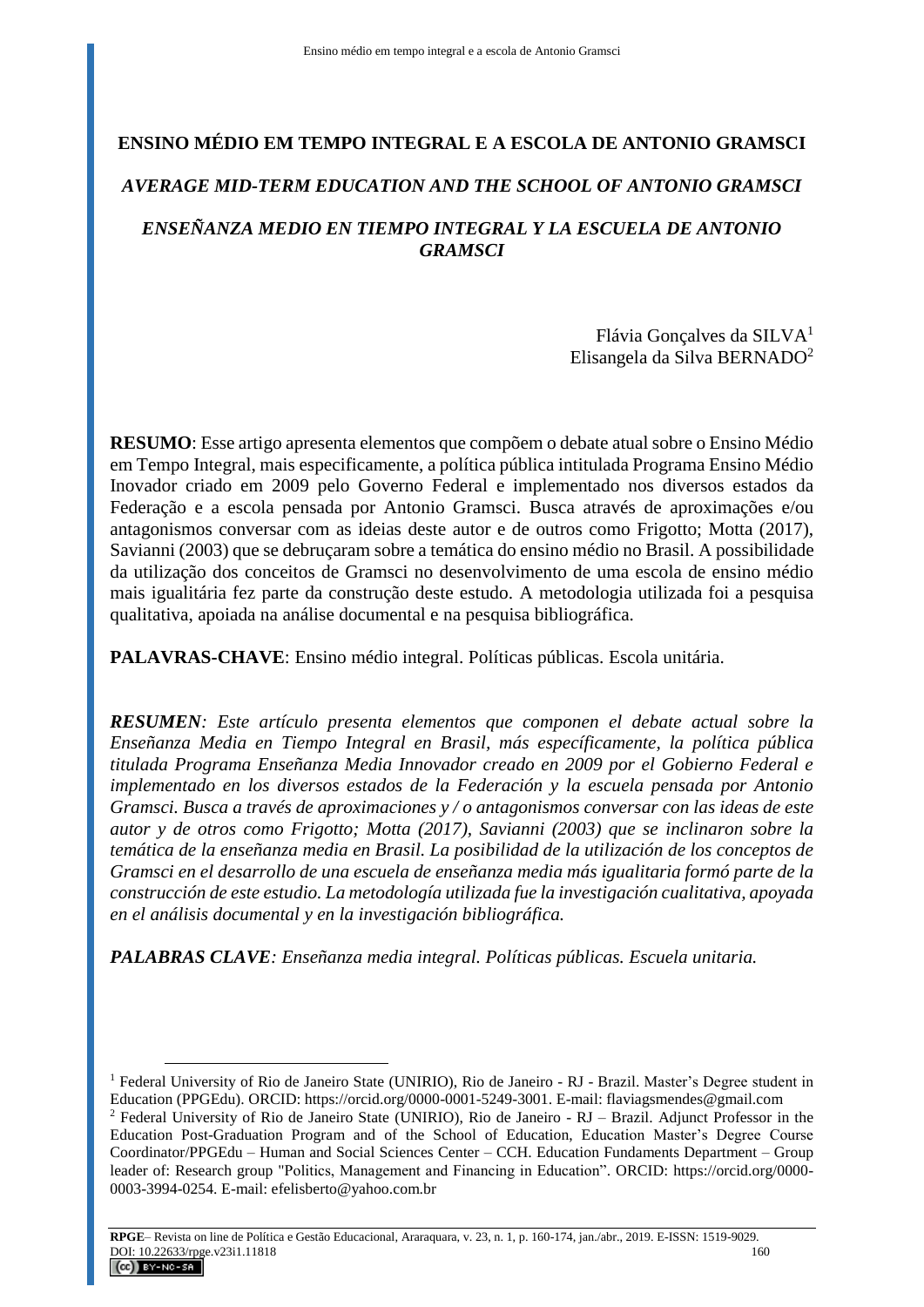*ABSTRACT: This article presents elements that compose the current debate on the Integral High School in Brazil, more specifically, the public policy entitled Teaching Higher Education Program created in 2009 by the Federal Government and implemented in the different states of the Federation and the school designed by Antonio Gramsci. Seeks through approximations and / or antagonisms to talk with the ideas of this author and others like Frigotto; Motta (2017) and Savianni (2003) who focused on the subject of secondary education in Brazil. The possibility of using Gramsci's concepts in the development of a more egalitarian secondary school was part of the construction of this study. The methodology used was qualitative research, supported by documental analysis and bibliographical research.*

*KEYWORDS: Integral secondary education. Public policies. Unitary school.*

#### **Introduction**

The Federal Constitution of 1988 and LDBEN of 1996 were important milestones for the democratization of education in the country. Fruits of much struggle of the various social movements organized throughout the country. (SAVIANNI, 2016) In spite of the understanding that advances have occurred in this area, it was possible to observe during this study a series of laws, decrees, ordinances and programs instituted after the implementation of these milestones that guide initiatives and mainly resources according to the interests of groups. In this article, we intend to focus on some normative instruments elaborated after the Federal Constitution of 1988 and LDBEN of 1996 that directly influenced the directions of High School, such as Law 11.494, of June 20, 2007, which regulates the Fund for Maintenance and Development of Basic Education and of the Evaluation of Education Professionals (FUNDEB, Portuguese initials), DECREE CNE / CP No. 11/2009 on the Proposal of innovative curricular experience of High School and Portaria 971 of October 09, 2009, which instituted the Innovative Higher Education Program (PROEMI, Portuguese initials) , with a view to supporting and strengthening the development of innovative curricular proposals in non-professional secondary schools and the National Education Plan established by Law 13,005 of June 25, 2014.

In the introductory part of the Guidance Document of Proemi 2009, the Ministry of Education (MEC, Portuguese initials) through the Secretariat of Basic Education (SEB, Portuguese initials), deals with the identity of secondary education and affirms that it is defined in overcoming the dualism between propaedeutic and vocational.

A school is sought that is not limited to immediate, pragmatic and utilitarian interest. Secondary education should be structured in line with the advancement of scientific and technological knowledge, making culture a component of general education, linked to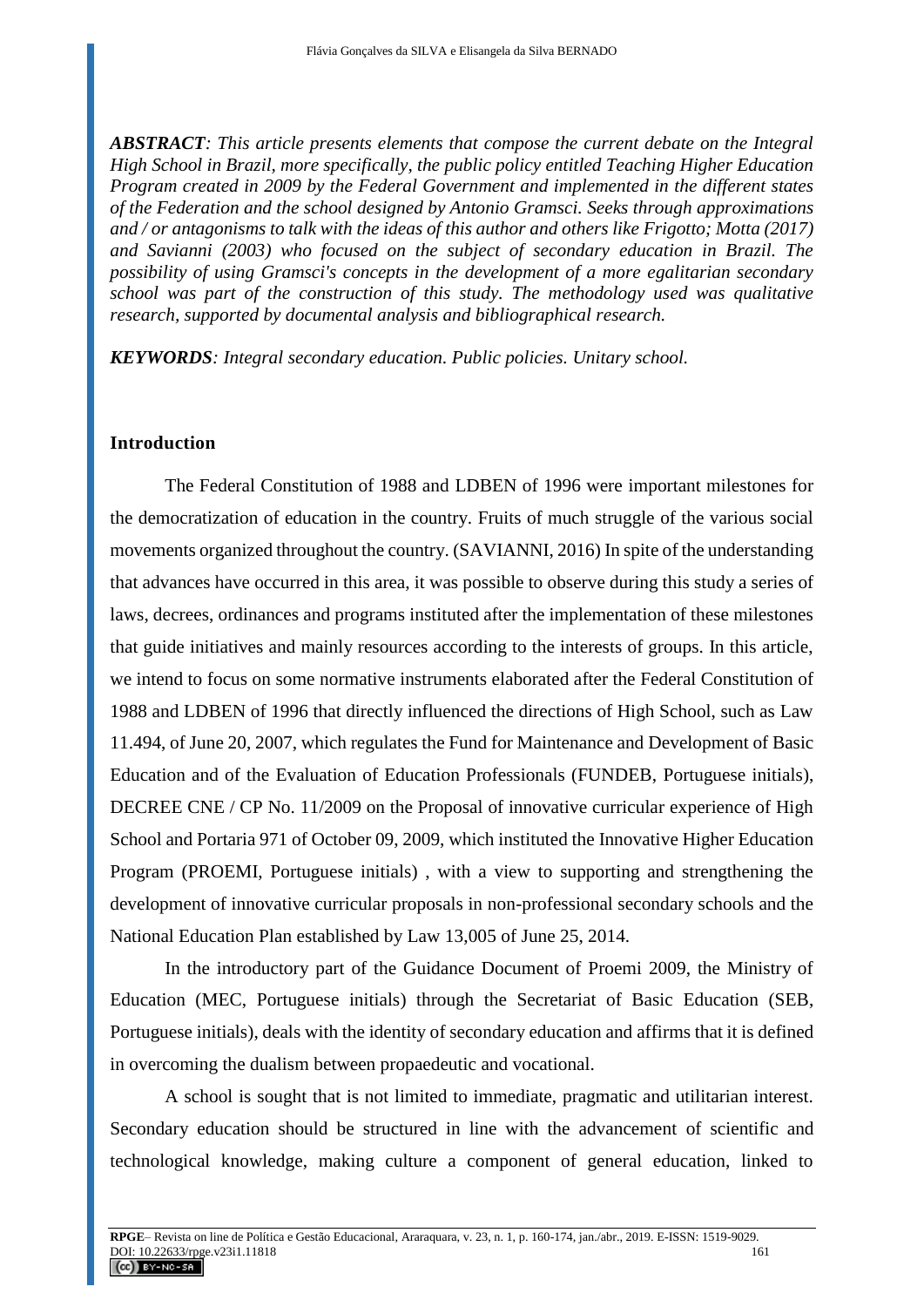productive work. This presupposes the linking of scientific knowledge with the practice related to the contextualization of physical, chemical, biological and social phenomena, as well as the overcoming of the dichotomies between humanism and technology and between general and technical-instrumental theoretical formation (BRASIL, 2009, p. 4).

And even with very different realities between Italy at the beginning of the twentieth century and Gramsci's struggle for socialism in his own country and the capitalist Brazil of the 21st century, increasingly committed to preparing young people for the labor market and since this formation is seen as one of the factors of production (FRIGOTTO; MOTTA, 2017, p.358), we perceive, albeit only conceptually, an approximation between the ideas that underpinned the creation of the Innovative High School Program and the Unitarian School of Gramsci .

Gramsci denied the tendency to rigid specialization, understood as the separation of intellectual functions, thus advocated a harmonious formation for men. The classic formation for Gramsci was training for all. And not the encyclopedic reserved for the elites. But it was with the founding of Ordinue Novo magazine in 1919 that the discussion about the need for theoretical and practical unification of teaching becomes stronger. The increasing industrialization of Italy and the lack of new professionals, created a need to rethink the new educational models, a new model of unitary school (META, 2017).

This article is divided into three sections, in addition to the introduction. In the first part, we will discuss the role of secondary education, in the last the role Basic Education and the main policies developed in this area. Emphasizing the Integral Education induction Policy called PROEMI, Innovative Higher Education Program, created by Ordinance No. 971, of October 9, 2009. And that has been developed in the public network of the different states of the Federation and that in the state of Rio de Janeiro joined the Innovative High School Proposal by extending the student's time in school. In the second section, we will talk about some concepts developed by Antonio Gramsci and used by many educators to inspire the construction of an egalitarian society. And in the third and final part we make some considerations about how the concepts developed by Gramsci may or may not contribute to an Innovative High School in the present day.

## **High School and Full Time Education: a look at public policies and legislation**

We realize how fundamental it is to reflect on the various legal systems aimed at guaranteeing a right that should be common to all. And on the observation that in societies such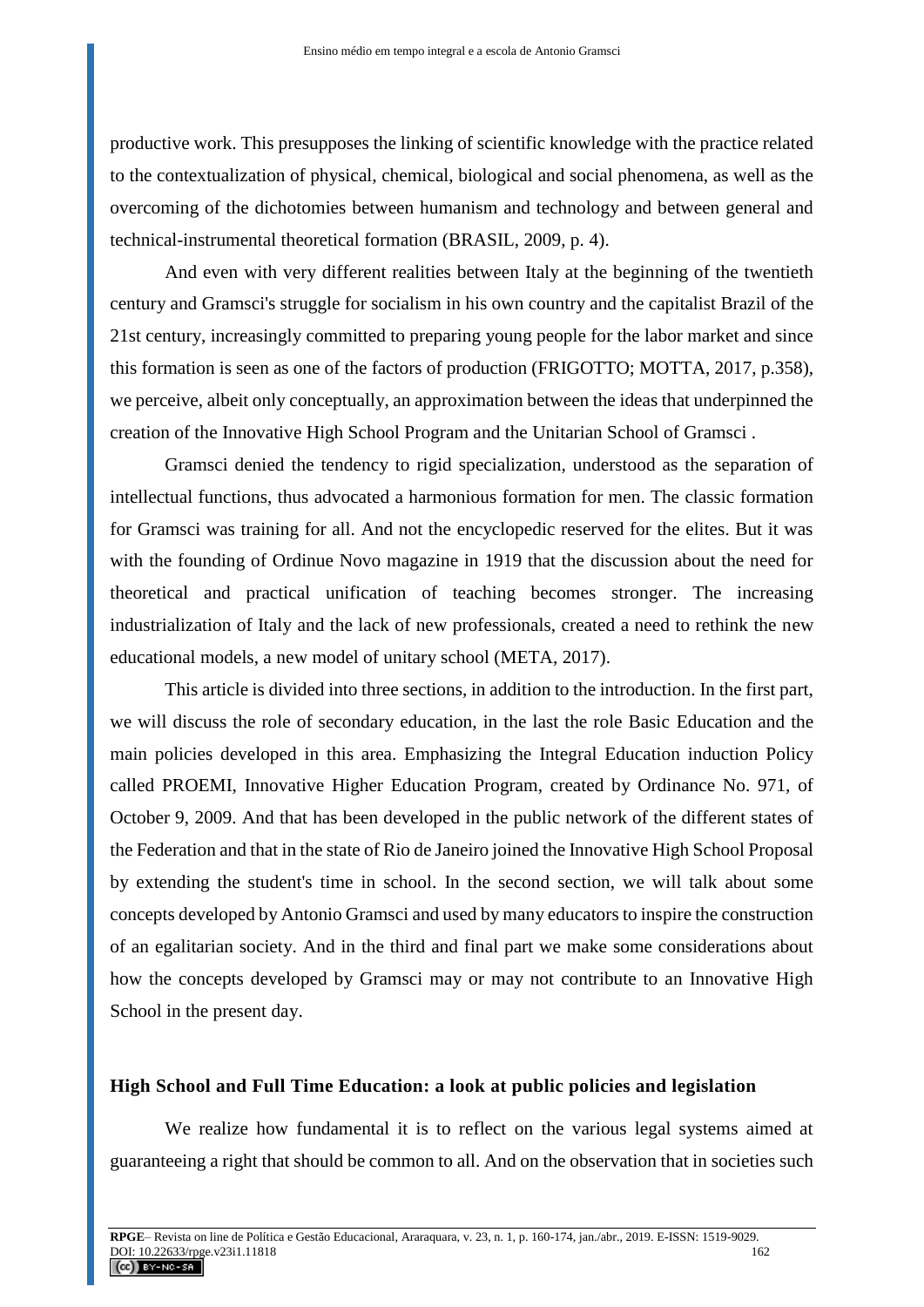as Brazil, where dependent capitalism<sup>3</sup> combines high concentration of wealth and capital and inequality, does not contribute to a fair distribution of social assets, this legal system is also a target of dispute. And in this regard, we dare to bring an introductory reflection, about which is the role of High School in today's society and the main public policies that have been developed for this segment of Basic Education.

Höfling (2001) alerts us to the fact that public policies develop within the State and gain an outline according to the type of State and the historical moment of its implementation. And it advances in the sense of differentiating the concepts of State and Government essential for the understanding of public policies. The author thus defines these concepts:

> State as a set of permanent institutions-such as legislative bodies, courts, army, and others that do not necessarily form a monolithic bloc-that enable government action; and government, as the set of programs and projects that comes from part of society (politicians, technicians, civil society organizations and others) proposes for society as a whole, setting the political orientation of a particular government that assumes and performs the functions state (HÖFLING, 2001, p. 31).<sup>4</sup>

Education is understood as a public policy that is the responsibility of the State, but not only conceived by its agencies (HÖFLING, 2001). Thus, the dispute over how society should organize itself and make use of public resources is fought within societies constantly.

Shiroma (2000), portrays the political scenario of the 1990s as essential for the understanding of the public policies implemented here in Brazil and in various parts of the world since then. He cites England in the Thatcher government (1979-1990) as the greatest example of significant changes in policies in various areas, such as health, education, freedom of organization of workers, and other rights.

> The conservatives have achieved such radical and extensive transformations in this period that they can boast of putting in effected deregulation, privatization, flexibilization, the minimum state, indisputable points of what is now given the designation, little precise but notable ideological efficacy, of neoliberalism (SHIROMA, 2000, p.53).<sup>5</sup>

<sup>3</sup> Capitalismo dependente; conceito utilizado por Frigotto e Ciavatta (2011) com base nos trabalhos de Marine (2000) e Fernandes (1973).

<sup>4</sup> Estado como um conjunto de instituições permanentes-como órgãos legislativos, tribunais, exército e outras que não formam um bloco monolítico necessariamente- que possibilitam a ação do governo; e Governo, como o conjunto de programas e projetos que parte da sociedade (políticos, técnicos, organismos da sociedade civil e outros) propõe para a sociedade como um todo, configurando-se a orientação política de um determinado governo que assume e desempenha as funções de Estado por um determinado período (HÖFLING, 2001, p. 31).

<sup>5</sup> Os conservadores lograram transformações tão extensas e radicais nesse período, que podem se vangloriar de terem efetivado a desregulamentação, a privatização, a flexibilização, o estado mínimo, pontos indisputáveis do que hoje recebe a designação, pouco precisa, mas notável eficácia ideológica, de neoliberalismo (SHIROMA, 2000, p. 53).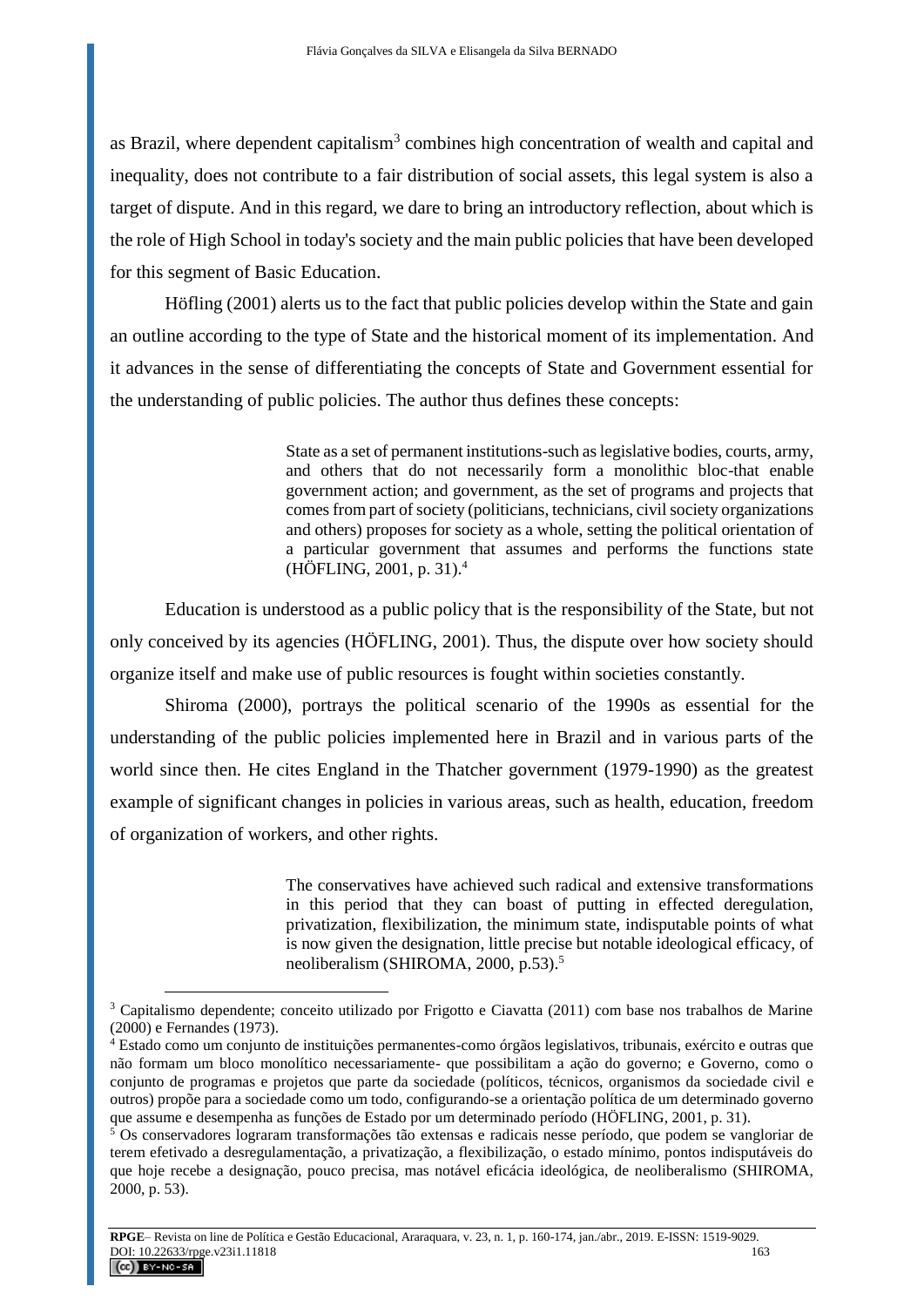The author points to the damage that these changes have caused in England, where society had already obtained great achievements of citizenship and already had a state of high social welfare. In Brazil, the damage was much greater. And it could be more meaningful from the Fernando Collor de Mello government in 1990. The process of adjusting the Brazilian economy to the demands of the global restructuring of the economy began. In Education the Human Capital Theory, widely used in the 1970s, a period of military dictatorship in Brazil was on the rise again. The maxim was that the new productive paradigm demanded general education requirements and professional qualification of workers. Education once again was understood as the propeller of economic development.

From these considerations, we turn to the legislation of Education in the Federal Constitution of 1988, the Law on the Guidelines and Bases of National Education of 1996 and the main legislation focused on secondary education after 1988. The Federal Constitution describes the duty of State with Education

> Art. 208. The State's duty towards education shall be effected by guaranteeing: I - compulsory basic education free of charge from 4 (four) to 17 (seventeen) years of age, including their free offer for all those who did not have access to it at their own age; (Redaction given by Constitutional Amendment No. 59, of 2009)

> II - progressive universalization of free secondary education; (Redaction given by Constitutional Amendment No. 14, 1996) (BRASIL, 1988).<sup>6</sup>

Before this change, constitutional amendment in its section I dealt exclusively with the obligation of elementary education. Clause II was also amended by another constitutional amendment to EC Nº. 14/1996. Its previous wording foresaw the progressive extension of compulsory and gratuitous access to high school and after amendment was thus: progressive universalization of free high school. The withdrawal of the mandatory word may suggest a release from the state in offering it.

However, it was with the creation of Fundeb that the High School gained more prominence and guaranteed resources. Fundeb was created by Constitutional Amendment Nº 53/2006 and regulated by Law N° 11,494 / 2007 and by Decree N° 6,253 / 2007, replacing the

<sup>6</sup> Art. 208. O dever do Estado com a educação será efetivado mediante a garantia de:

I - educação básica obrigatória e gratuita dos 4 (quatro) aos 17 (dezessete) anos de idade, assegurada inclusive sua oferta gratuita para todos os que a ela não tiveram acesso na idade própria; (Redação dada pela Emenda Constitucional nº 59, de 2009)

II - progressiva universalização do ensino médio gratuito; (Redação dada pela Emenda Constitucional nº 14, de 1996). (BRASIL,1988)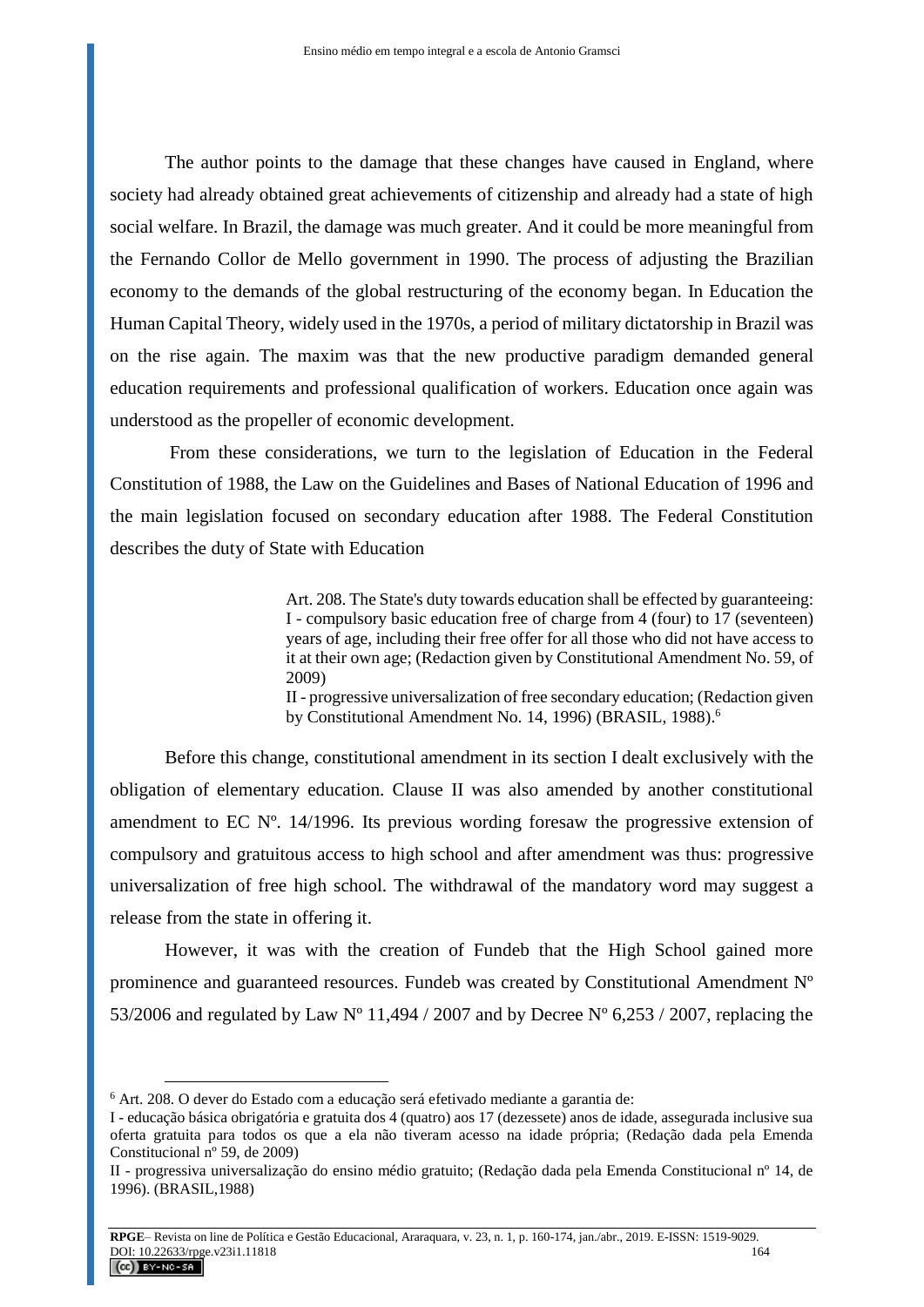Fund for Maintenance and Development of Elementary Education and Valorization of the Magisterium (Fundef, Portuguese initials), which was in force in 1998 to 2006.

The LDB of 1996, modified by Law  $N^{\circ}$  13,415, of 2017 cites the Integral Education associated to High School in the following way:

> § 7o The secondary school curricula should consider the integral formation of the student, in order to adopt a work focused on the construction of his life project and for his formation in the physical, cognitive and socioemotional aspects. (BRASIL,  $2017$ ).<sup>7</sup>

In 2009, the creation of the Innovative Higher Education Program (PROEMI, Portuguese initials) through Ordinance Nº 971 encourages the States of the Federation to create innovative proposals and provide technical and financial support to secondary schools. This program is the cut of a larger research that is in progress. In this article, in particular, we want to relate it to Gramsci's ideas.

In 2016, through Resolution  $N^{\circ}$  4, dated October 25, 2016, FNDE allocates financial resources in the form of the Direct Money in School Program (PDDE, Portuguese initials) to state and Federal District schools to support innovative curricular proposals as per the Program High School Innovative. This Resolution reaffirms the need to meet goals 7, 3 and 6 of the National Education Plan (PNE, portuguese initials) 2014-2024. We understand that this order may mean priorities for the MEC in the implementation of this policy

The need to support public education systems in the operationalization of actions aimed at improving the quality of the provision of High School and Curriculum Redesign, in line with the National Curricular Guidelines for Secondary Education, approved by the National Education Council, in order to meet goal 7 of the National Education Plan (PNE);

> The need to promote shared actions with the states and the Federal District to improve secondary education and the perspective of universal access and permanence of all adolescents aged 15 to 17 at this stage of basic education in order to meet goal 3 of PNE;

> The need to establish joint actions among the federated entities that provide new curricular organizations for secondary education, compatible with the perspectives of contemporary society and with the aspirations of young people and adults, in accordance with Provisional Measure Nº 746 of 2016;

> The need to establish shared policies for the expansion of educational spaces in the context of school units that allow articulation between the world of work, science, technology and culture, as presupposed to the gradual

<sup>7</sup> § 7o Os currículos do ensino médio deverão considerar a formação integral do aluno, de maneira a adotar um trabalho voltado para a construção de seu projeto de vida e para sua formação nos aspectos físicos, cognitivos e socioemocionais. (BRASIL, 2017).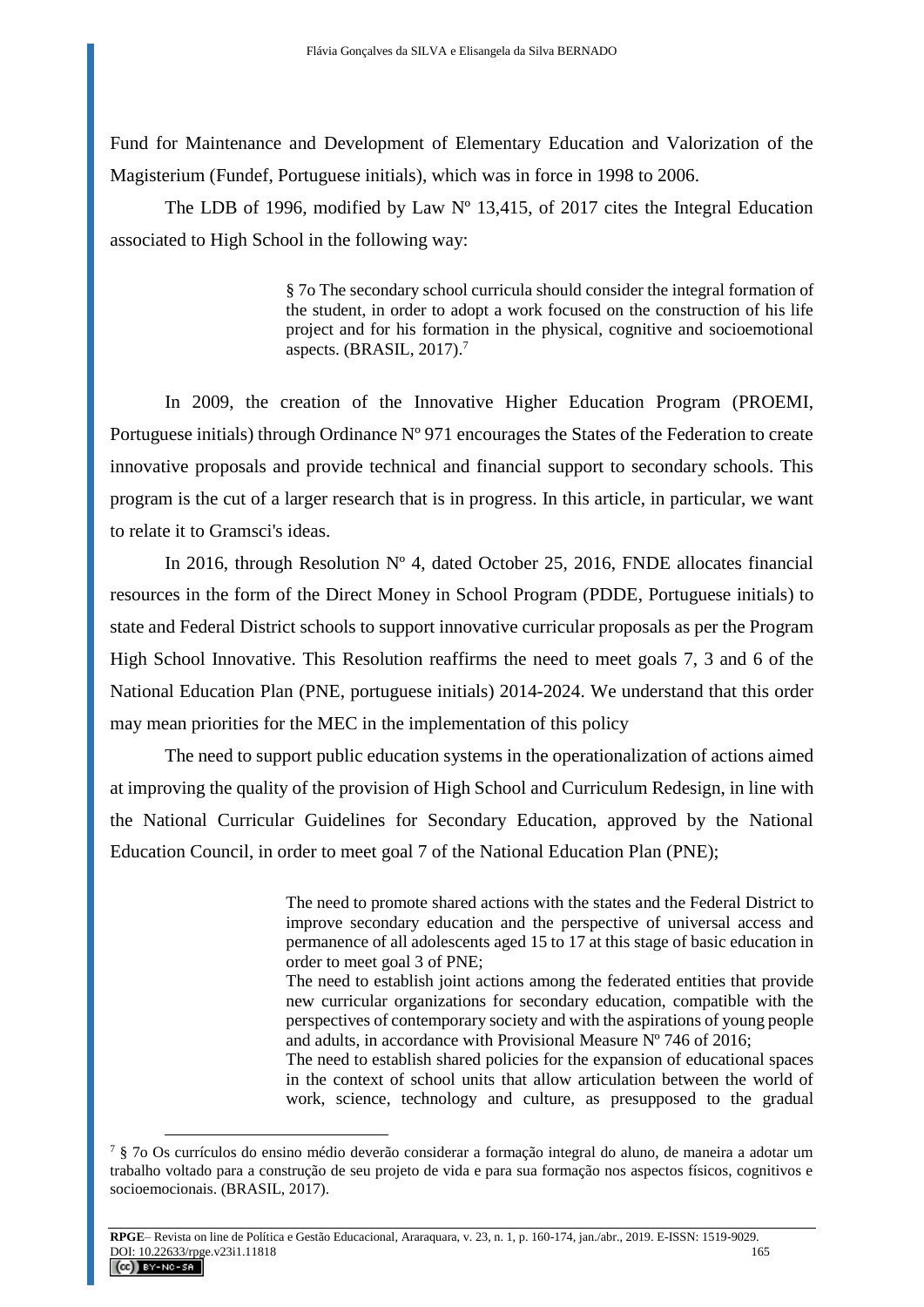implementation of full-time education, in a way to meet PNE's goal 6 (BRASIL, 2016). 8

Law N° 13,415, of 2017, modifies the LDB of 1996 and Fundeb, inducing the policy of

fomentation to the implementation of high schools full-time among other modifications. We highlight Art. 13:

> Article 13. The Policy for the Promotion of the Implementation of Secondary Schools in Integral Time is hereby instituted within the scope of the Ministry of Education.

> Single paragraph. The Development Policy outlined in the caput provides for the transfer of resources from the Ministry of Education to the States and the Federal District for a term of ten years per school, counting from the date of beginning of the implementation of full secondary education in the respective school, agreement to be formalized between the parties, which shall contain, at least:

I - identification and delimitation of the actions to be financed;

II - quantitative targets;

III - schedule of physical and financial execution;

IV - prediction of the beginning and end of the execution of the actions and of the completion of the scheduled stages or phases (BRASIL, 2017).<sup>9</sup>

As pointed out above, the recent legislation is rich in relation to High School and more specifically in relation to High School in Full time. Thus, we can see an advance in the legal guarantees for this social right and its importance for the MEC, as well as the understanding that Integral Education has been understood as a strategy for the improvement of the educational quality in this segment of basic education.

<sup>8</sup> A necessidade de promover ações compartilhadas com os Estados e o Distrito Federal, para melhoria do ensino médio e a perspectiva de universalização do acesso e permanência de todos os adolescentes de 15 a 17 anos nesta etapa da educação básica, de forma a atender a meta 3 do PNE;

A necessidade de estabelecer ações conjuntas entre os entes federados, que propiciem novas organizações curriculares para o ensino médio, compatíveis com as perspectivas da sociedade contemporânea e com os anseios dos jovens e adultos, em conformidade com a Medida Provisória nº 746 de 2016;

A necessidade de estabelecer políticas compartilhadas, para a ampliação dos espaços educativos no contexto das unidades escolares, que possibilitem articulações entre o mundo do trabalho, da ciência, da tecnologia e da cultura, como pressuposto à implantação gradativa da educação em tempo integral, de forma a atender a meta 6 do PNE. (BRASIL, 2016)

<sup>9</sup> Art. 13. Fica instituída, no âmbito do Ministério da Educação, a Política de Fomento à Implementação de Escolas de Ensino Médio em Tempo Integral.

Parágrafo único. A Política de Fomento de que trata o caput prevê o repasse de recursos do Ministério da Educação para os Estados e para o Distrito Federal pelo prazo de dez anos por escola, contado da data de início da implementação do ensino médio integral na respectiva escola, de acordo com termo de compromisso a ser formalizado entre as partes, que deverá conter, no mínimo:

I - identificação e delimitação das ações a serem financiadas;

II - metas quantitativas;

III - cronograma de execução físico-financeira;

IV - previsão de início e fim de execução das ações e da conclusão das etapas ou fases programadas (BRASIL, 2017).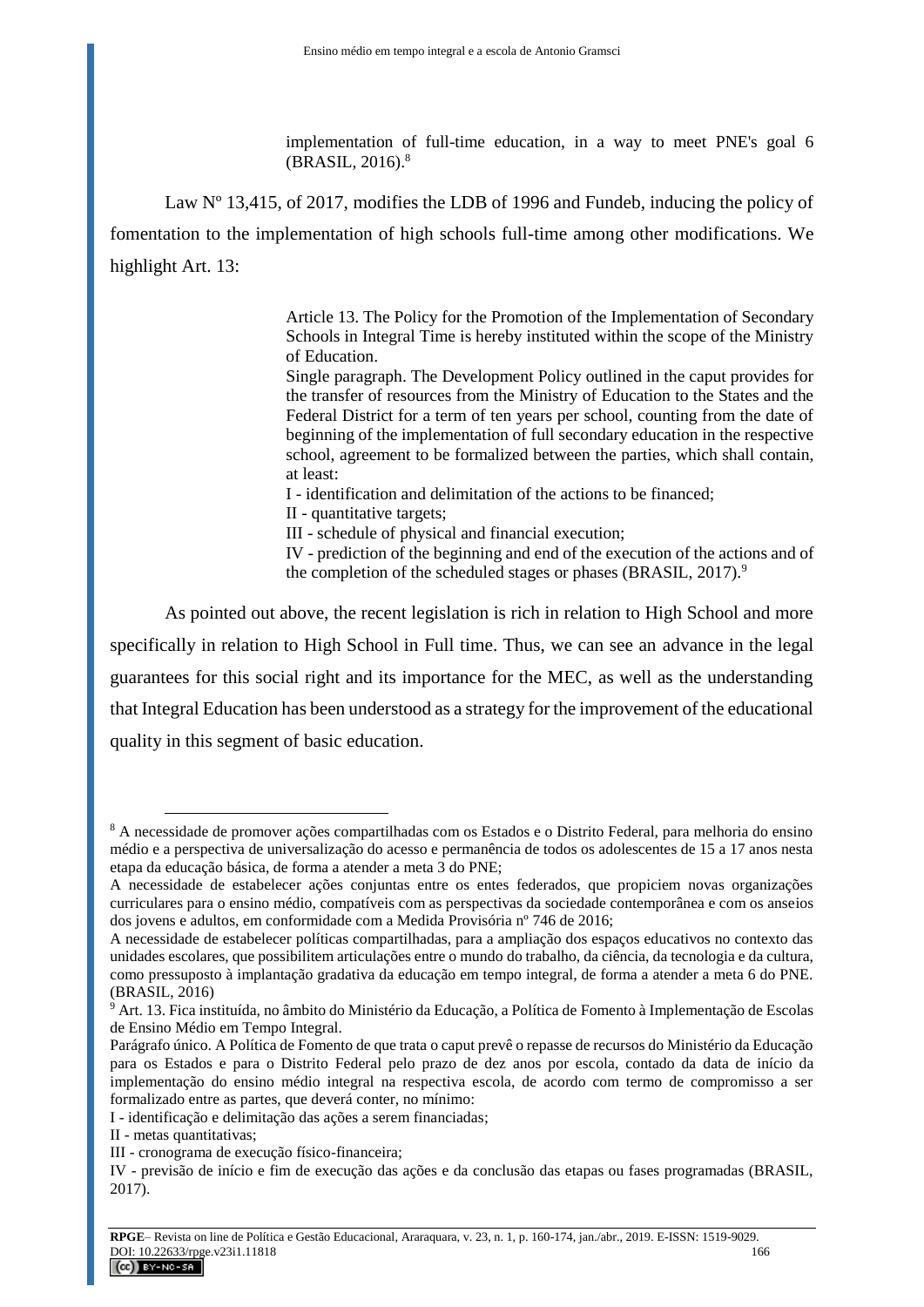The PNE 2014-2024 instituted among its 20 goals, two associated to High School and High School in Integral Time.

> Goal 3: to universalize, by 2016, school attendance for the entire population from 15 (fifteen) to 17 (seventeen) years and to raise, by the end of the period of validity of this PNE, the net enrollment rate in high school to 85% (eightyfive percent). Goal 6: to provide full-time education in at least 50% (fifty percent) of public schools, in order to serve at least 25% (twenty-five percent) of the students basic education.<sup>10</sup>

PROEMI is one of the bets by the federal government to improve the quality of secondary education in Brazil and has been developed in the state of Rio de Janeiro since 2009, even before the approval of the new PNE (2014-2024).

As a justification for the implementation of this Program, the MEC exposes, in a summarized way, essential aspects of the Innovative Curricular Proposal that are described in OPINION CNE/CP N. 11/2009. The Ministry of Education puts middle school as the most complex level in the structuring of public policies, due to its very nature as an intermediary between the end of elementary school and higher education, and to serve adolescents, young people and adults with different expectations regarding studies at this level. (BRASIL, 2009)

This differentiated incentive to High School established by Ordinance Nº 971 of October 9, 2009 has already been mentioned briefly. We point out here some articles of this Ordinance to understand what PROEMI is about.

> Art. 2 The Program aims to support the State Secretariats of Education and the Federal District in the development of actions to improve the quality of non-vocational secondary education, with emphasis on pedagogical projects that promote scientific and humanistic education, appreciation of reading, culture , the improvement of the relation theory and practice, the use of new technologies and the development of creative and emancipatory methodologies.

> Art. 3 The Higher Education Innovation Program will provide technical and financial support for development and structuring of secondary education through analysis, selection and approval of proposals, in the form of a work plan, and subsequent conclusion of a convention, direct execution or decentralization of resources, in accordance with the applicable legislation.

<sup>&</sup>lt;sup>10</sup> Meta 3: universalizar, até 2016, o atendimento escolar para toda a população de 15 (quinze) a 17 (dezessete) anos e elevar, até o final do período de vigência deste PNE, a taxa líquida de matrículas no ensino médio para 85% (oitenta e cinco por cento).

Meta 6: oferecer educação em tempo integral em, no mínimo, 50% (cinquenta por cento) das escolas públicas, de forma a atender, pelo menos, 25% (vinte e cinco por cento) dos (as) alunos (as) da educação básica.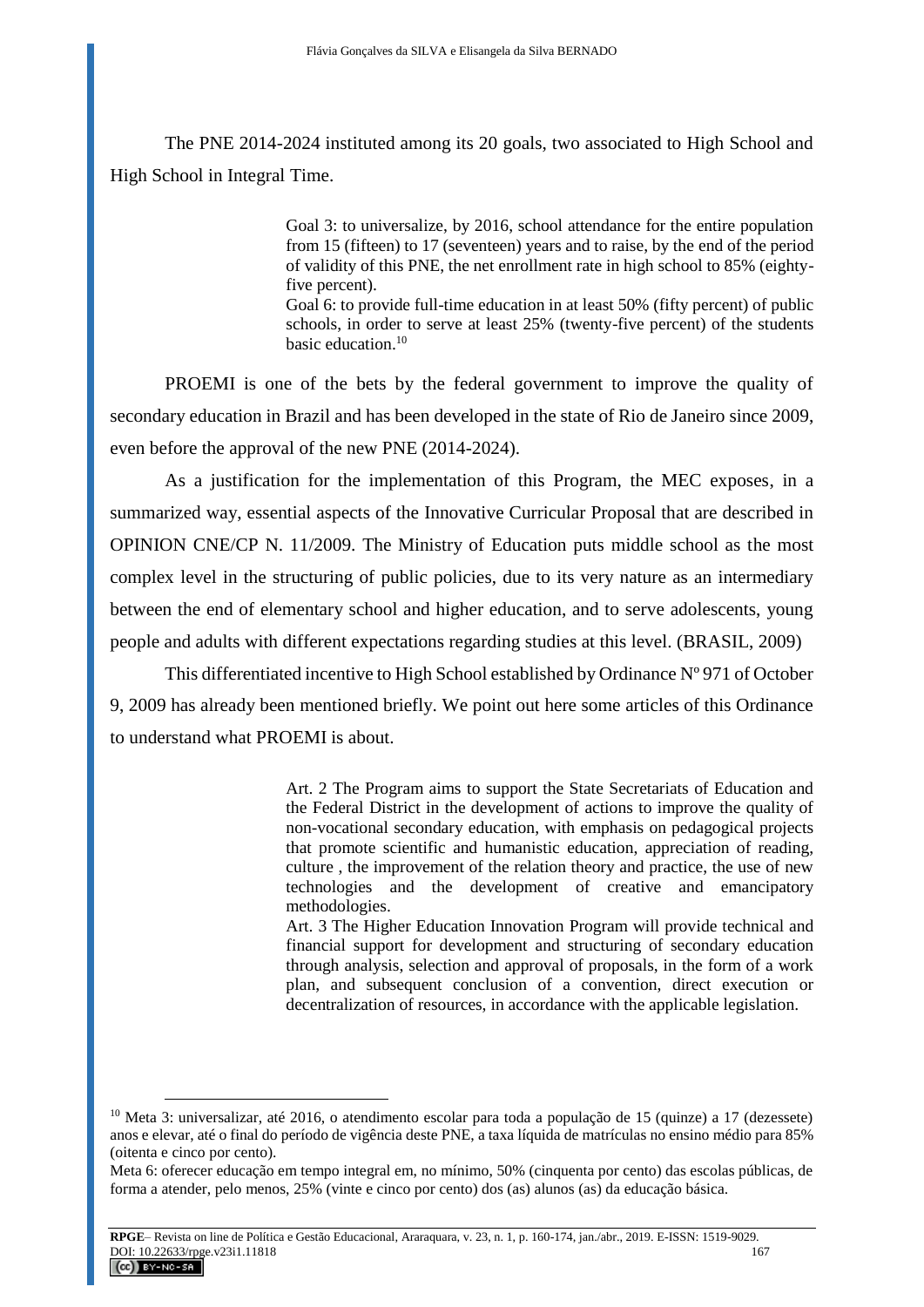Art. 4 Proposals may be submitted by the States that have formally adhered to the All Commitment to Education Plan, as described in Decree Nº 6,094, of April 24, 2007 (BRASIL, 2009).<sup>11</sup>

The Secretary of State for Education of the State of Rio de Janeiro (SEEDUC, Portuguese initials) is a PROEMI participant. Below, an excerpt from the proposal of the high schools that are part of this Program  $12$ .

> The New Generation schools are participants of the PROEMI Innovative High School Program, but they have a differentiated Curricular Matrix. They make up a new model of High School in Integral Time, from 7:00 am to 5:00 pm, with an environment that develops young people's skills, their attitudes and values for the 21st Century. (...) Therefore, the New Generation course aims at strengthening the development of innovative curricular proposals, extending the time of the students in the school and seeking to guarantee the integral formation with the insertion of activities that make its curriculum more dynamic (SEEDUC, 2015).<sup>13</sup>

It should be noted that SEEDUC has developed an innovative proposal for the High School aimed at young people. This proposal is for a full-time Integral Education school. Moreover, he affirms that the expansion of the time in the school aims at the integral formation of the students. In one of the excerpts, the explicit proposal that the Integral Education Program should prepare the youth for social interaction and participation and for the world of work (SEEDUC, 2015). Which leads us to believe that one of the concerns regarding youth is their training for the job market. But it also proposes a new look at the youth, contemplating, thus, the integral development of the student, as a citizen of the globalized world. In the midst of some theoretical contradictions about the meaning of an integral formation, we turn our

<sup>11</sup> Art. 2º O Programa visa apoiar as Secretarias Estaduais de Educação e do Distrito Federal no desenvolvimento de ações de melhoria da qualidade do ensino médio não profissionalizante, com ênfase nos projetos pedagógicos que promovam a educação científica e humanística, a valorização da leitura, da cultura, o aprimoramento da relação teoria e prática, da utilização de novas tecnologias e o desenvolvimento de metodologias criativas e emancipadoras.

Art. 3º O Programa Ensino Médio Inovador prestará apoio técnico e financeiro a ações de desenvolvimento e estruturação do ensino médio mediante analise, seleção e aprovação de propostas, na forma de plano de trabalho, e posterior celebração de convenio, execução direta ou descentralização de recursos, na forma da legislação aplicável.

Art. 4º Poderão apresentar propostas os Estados que tenham aderido formalmente ao Plano de Metas Compromisso Todos pela Educação, de que trata o Decreto Nº 6.094, de 24 do abril de 2007 (BRASIL, 2009).

<sup>12</sup> Disponível em: http://www.rj.gov.br/web/seeduc/exibeconteudo?article-id=2600834. Acesso em: 28 set. 2018. <sup>13</sup> As escolas de Nova Geração são participantes do Programa Ensino Médio Inovador - PROEMI, mas possuem uma Matriz Curricular diferenciada. Compõem um novo modelo de Escola de Ensino Médio em tempo Integral, das 7h às 17h, com um ambiente que desenvolve as competências do jovem, suas atitudes e valores para o Século XXI. (...) Por isso, o curso de Nova Geração visa ao fortalecimento do desenvolvimento de propostas curriculares inovadoras, ampliando o tempo dos estudantes na escola e buscando garantir a formação integral com a inserção de atividades que tornem o seu currículo mais dinâmico (SEEDUC, 2015).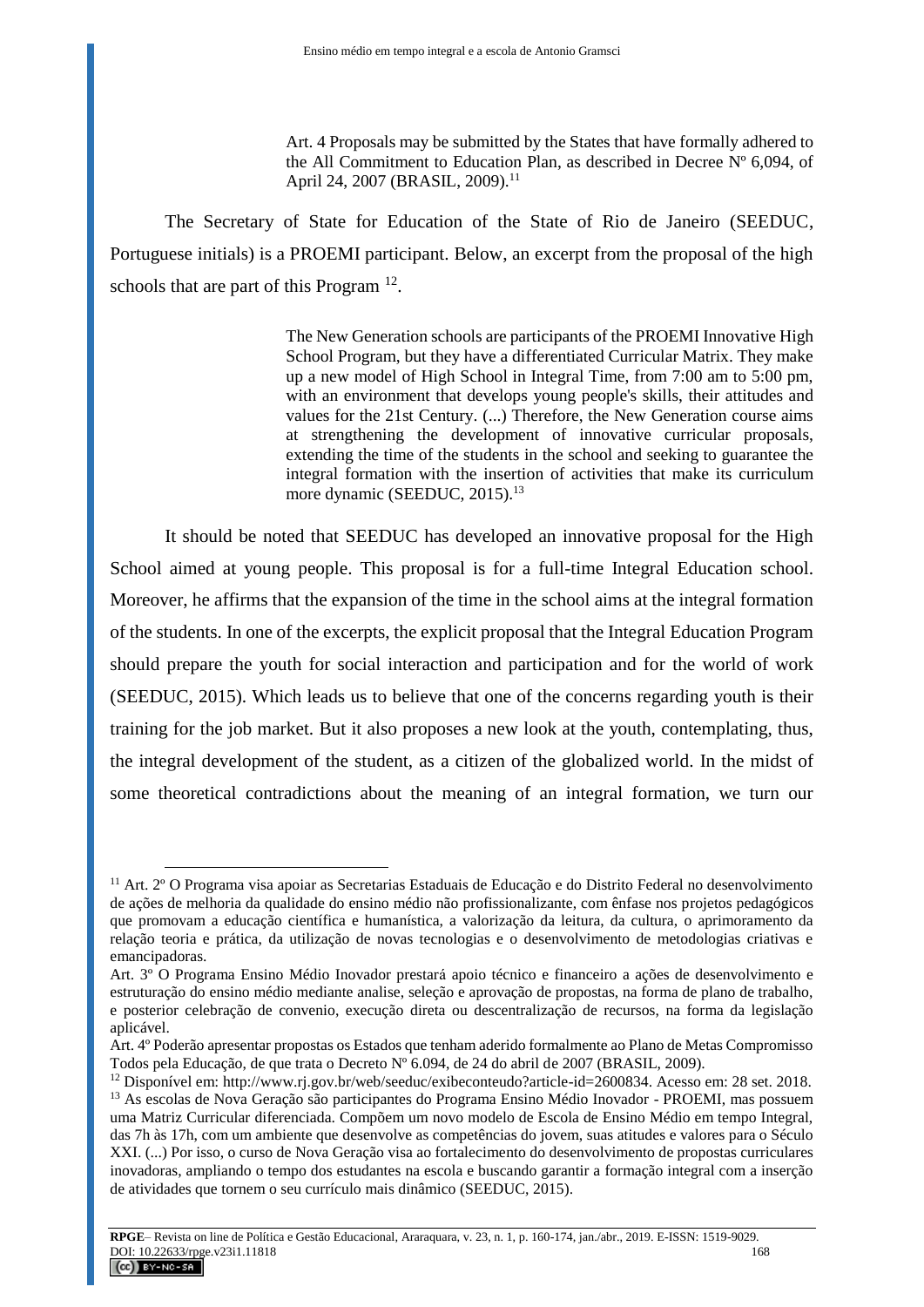attention to PROEMI and to the Innovative High School developed in the state of Rio de Janeiro.

We believe that work when combined with the training of young people should be considered as an educational principle. Ciavatta (2009), thus defines it

> In the case of work as an educational principle, the statement refers to the relation between work and education, in which the formative character of work and education is affirmed as humanizing action through the development of all human potentialities (CIAVATTA,  $2009$ ).<sup>14</sup>

The Innovative High School is a strategy and also an instrument to induce the redesign of the curricula of the High School, understanding that the initially proposed actions will be incorporated gradually to the curriculum, extending the time in the school, from the perspective of the integral education and the diversity of pedagogical practices so that, in fact, they qualify the curricula of secondary schools. (BRASIL, 2016, p. 3)

The MEC in its portal of integral education in the internet<sup>15</sup> emphasizes conceptually in what way the Integral Education was thought for the Programs of integral Education.

> Integral education represents the option for an integrated educational project, in tune with the life, needs, possibilities and interests of the students. A project in which children, adolescents and young people are seen as citizens of rights in all its dimensions. It is not only about their intellectual development, but also about the physical, the care for their health, as well as offering opportunities for them to enjoy and produce art, to know and value their history and cultural heritage, to have a responsible attitude towards nature, learn to respect human rights and those of children and adolescents, be a creative, enterprising and participant citizen, aware of their responsibilities and rights, able to help the country and humanity to become ever more fair and solidary, to respect the differences and to promote peaceful and fraternal coexistence among all.<sup>16</sup>

<sup>&</sup>lt;sup>14</sup> No caso do trabalho como princípio educativo, a afirmação remete à relação entre o trabalho e a educação, no qual se afirma o caráter formativo do trabalho e da educação como ação humanizadora por meio do desenvolvimento de todas as potencialidades do ser humano (CIAVATTA, 2009).

<sup>&</sup>lt;sup>15</sup> Disponível em: http://educacaointegral.mec.gov.br/. Acesso em: 23 set. 2018.

<sup>16</sup> Educação integral representa a opção por um projeto educativo integrado, em sintonia com a vida, as necessidades, possibilidades e interesses dos estudantes. Um projeto em que crianças, adolescentes e jovens são vistos como cidadãos de direitos em todas as suas dimensões. Não se trata apenas de seu desenvolvimento intelectual, mas também do físico, do cuidado com sua saúde, além do oferecimento de oportunidades para que desfrute e produza arte, conheça e valorize sua história e seu patrimônio cultural, tenha uma atitude responsável diante da natureza, aprenda a respeitar os direitos humanos e os das crianças e adolescentes, seja um cidadão criativo, empreendedor e participante, consciente de suas responsabilidades e direitos, capaz de ajudar o país e a humanidade a se tornarem cada vez mais justos e solidários, a respeitar as diferenças e a promover a convivência pacífica e fraterna entre todos.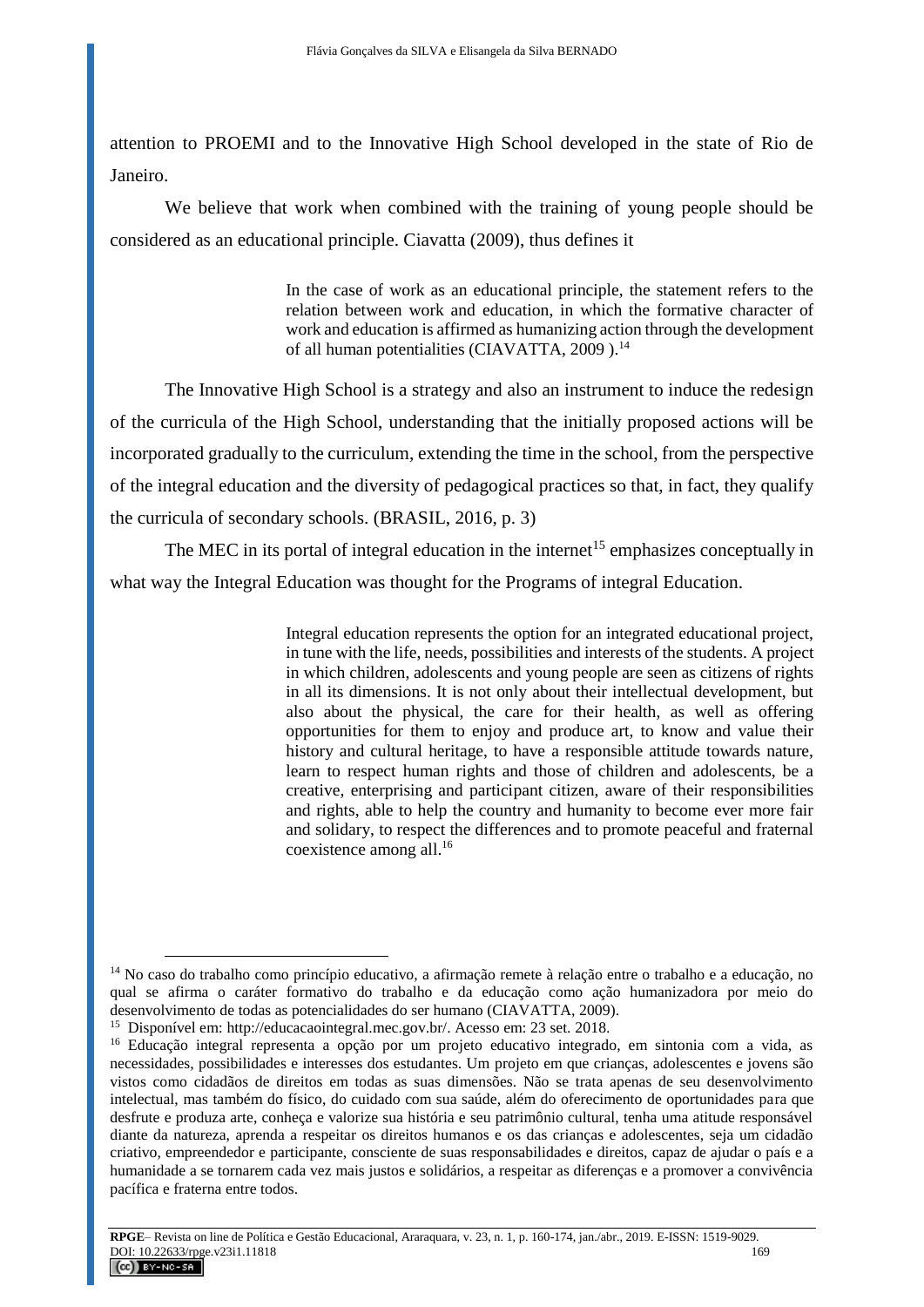This vision of Integral Education intertwines with the vision of Integral Education that underpins the Innovative High School Program that is geared primarily to young people. Although aware of the historical specificities that led Antonio Gramsci to write about school. And especially because his writings return to a school for the proletariat, the children of the working class, we dare to establish a critical conversation with this author's school ideas.

#### **Gramsci and the education**

Antonio Gramsci was born in Sardinia, Italy in the year 1891 and lived for 20 years in this backward, poor and exploited island. The revolt against the rich soon became apparent because he could not study even though he was a brilliant student in elementary school while watching the merchants' children go to school. And it was his experiences in this period that later motivated him to integrate into the social movements in Turin. Nosella (2016) brings some of the sentiment that motivated Gramsci.

This revolt spread to all the rich who oppressed the peasants of Sardinia, and I thought that I had to fight for the national independence of the region: to the sea the continental ones! How many times did I repeat those words. Then I met the working class of an industrial city and understood what Marx really meant, which I had read earlier from intellectual curiosity. I fell in love with the life, the struggle, the working class (*apud* NOSELLA, 2016)

Bringing Gramsci to a current debate without contextualizing at what historical moment he wrote his work would not be possible. Or at least, essential elements for the understanding of his ideas would be lacking.

Salles (2012) talks about Gramsci and questions that should be considered when seeking in this author a work of history. The condition in which his work was produced in an effort of militant and revolutionary and under the constant vigilance of the fascist government of Mussolini. Its greatest production occurred in the fascist jails from 1929 to 1935. A fragmented, full of gaps and preliminary work, as the author pointed out.

Fragmented because the scope of his intellectual interest in this period involved a variety of themes simultaneously. It is well known that the Notebooks intertwine distinct themes, treated as notes, many of which are retaken in second notes. Themes whose connection, even when it can be instituted, is not given beforehand to the readers and possibly not even evident to Gramsci himself. Full of gaps because, as he himself pointed out in a letter to his sister-inlaw Tatiana Schucht of August 31, 1931, he lacked the sources necessary to deepen his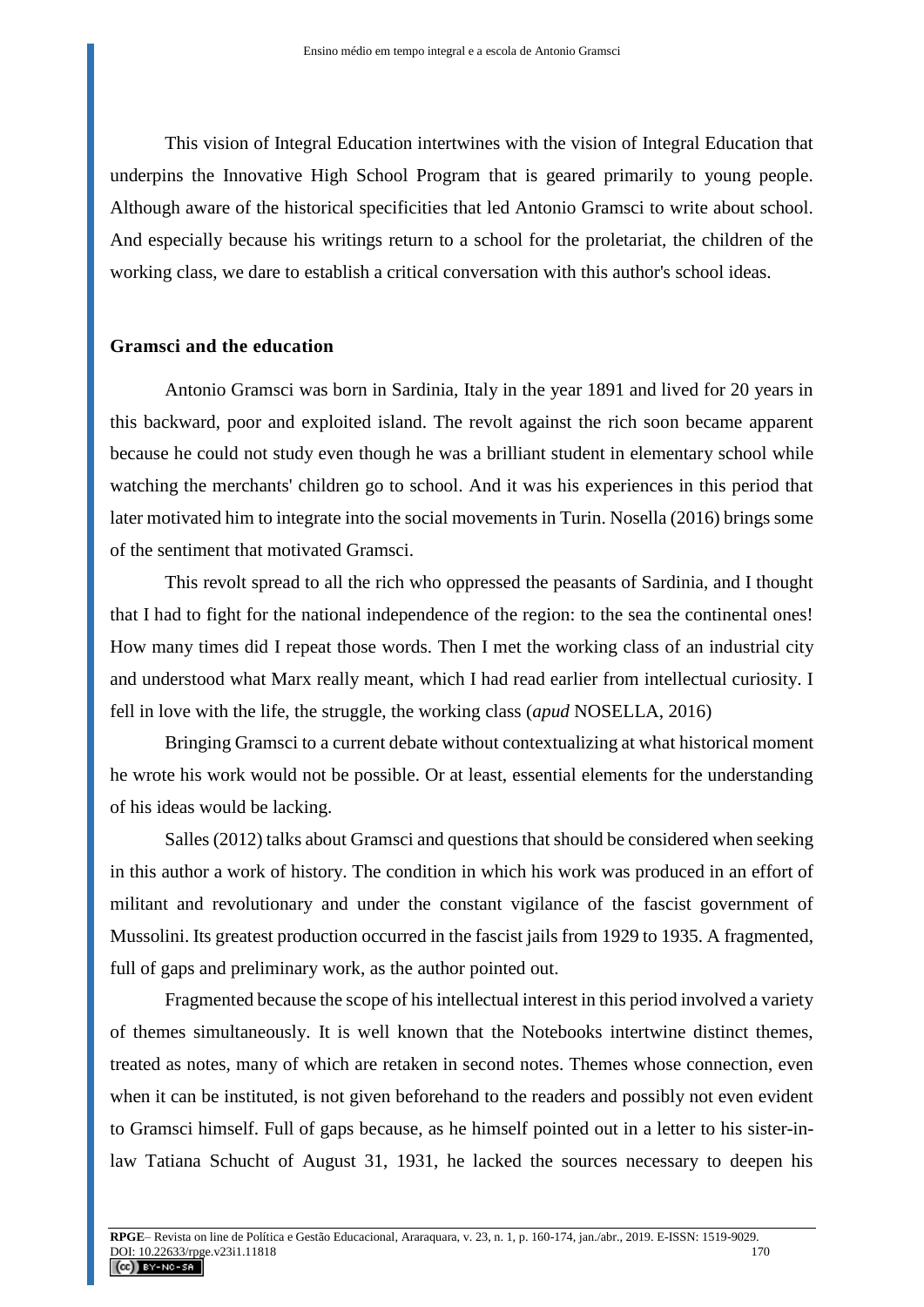observations (BUTTIGIEG, 2011, p.30). Finally, his work was preliminary because, aware of these limitations and characteristics, aware that defeat in the face of fascism represented more than a passing setback and opened up a whole new historical period, Gramsci considered his notes an early stage for more intellectual work of greater breath, depth and reach (SALLES, 2012, page 212).

We believe in the importance of dating your writings. Nosella (2016), points out four periods namely: 1st part: written during the first World War (1914-1916); 2nd part: Post-War Writings (1919-1920); 3rd part: written during the rise of fascism (1921-1926); Part 4: Writings of the Jail (1926-1937). In fact, the notebooks began to be written in 1929, after having received authorization to study and to write, in the jail of Turin, near Bari.

This last period interests us in particular. According to Meta (2017), the theme of the school appears in the Prison Notebooks between 1930-1932. For Gramsci, the school constitutes a complex educational agency, materialized from a multiplicity of social structures that stratify to the time logo. Gramsci goes further, criticizes the humanistic school and technical-scientific knowledge. Describes the multiplication of schools for leaders and specialists. Beside the school that proposed to teach the general and still undifferentiated culture that teaches to think and the individuals to orient themselves to the life, approached a system of private schools and different levels that are turning to professional sectors more and more specialized.

Gramsci from the youth was a critic to the rigid specialization that according to his vision is the separation of the intellectual functions, as if the man were divided in two parts. It also criticizes the encyclopedic knowledge developed in popular universities and defends the need for a classical education. It defends training for all mankind, understanding that training and specialization must develop in a harmonious way.

> The proletariat needs a disinterested school. A school in which the child is given the possibility of having a formation, of becoming a man, of acquiring those general criteria that serve for the development of character. In short, a humanist school, as understood by the ancients, and more recently by the men of the Renaissance. A school that does not mortgage the future of the child and does not constrain its will, its intelligence, its forming consciousness to move along a path whose goal is fixed. A school of freedom and free enterprise, not a school of slavery and mechanical guidance (GRAMSCI, 2004, p. 75). 17

<sup>&</sup>lt;sup>17</sup> O proletariado precisa de uma escola desinteressada. Uma escola na qual seja dada à criança a possibilidade de ter uma formação, de tornar-se homem, de adquirir aqueles critérios gerais que servem para o desenvolvimento do caráter. Em suma, uma escola humanista, tal como a entendiam os antigos, e mais recentemente, os homens do Renascimento. Uma escola que não hipoteque o futuro da criança e não constrinja sua vontade, sua inteligência,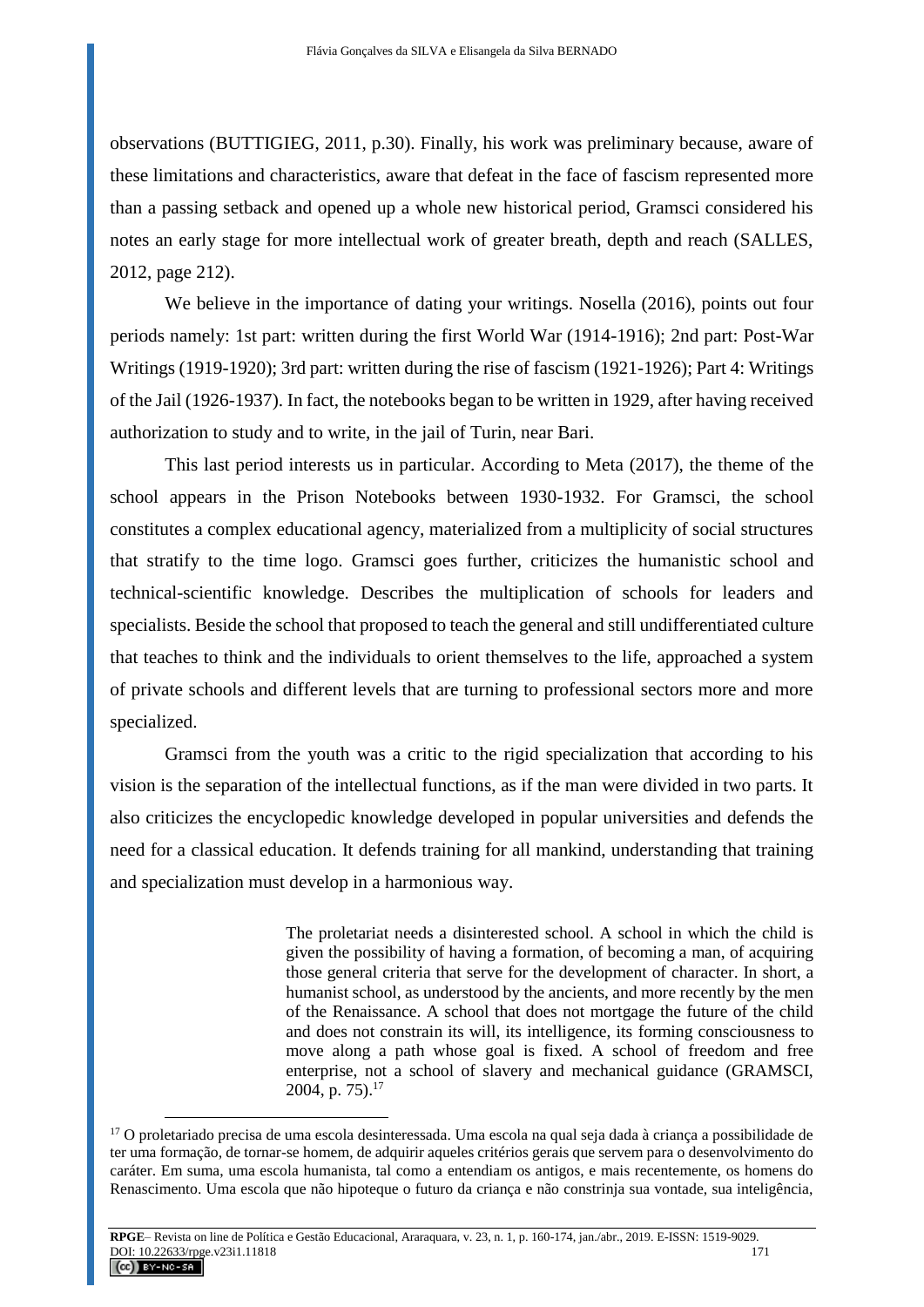Nosella (2016) describes the Disinterested School of Work that Gramsci proposed. The author argues that Gramsci's interest in cultural and educational issues was based on his concern to train the leading cadres who would govern the future Proletarian State. The disinterested word here connotes a broad, far-reaching sense. In opposition to an education that benefits individuals or specific groups, education must benefit the whole community. Thus, we can think that the school is a privileged space for the formation of intellectuals.

The intellectuals for Gramsci are of the types: the organic ones that are more or less formed in the Party and the traditional ones. The latter, teachers, journalists, scientists and others who sympathized with socialism. For Gramsci, they were important and played an important role in the hegemonic struggle, without, however, changing their way of working and studying.

Can the school in a capitalist society such as the Brazilian one uses the concepts of the Gramsci school?

Gramsci was a revolutionary and fought for a socialist society where the benefits of classes and money did not exist. His thoughts on education and culture in general were aimed at the proletarian revolution. His intense participation in the party, in the newspapers, in the associations, aimed at social transformation.

In the capitalist way of production there is an antagonism between the classes that hold the economic power, the means of production and those who sell their labor power to survive. The interests of these classes are in permanent conflict. Education is no different. Several groups claim rights over education.

Savianni (2003) points out that there is a great contradiction in capitalist society. Science, as knowledge, is incorporated into productive work and becomes a means of production. But these in the society in which we live belong to the ruling class. Therein lies the contradiction. How can the worker be expropriated from knowledge if the ruling class itself needs it to add value to capital? Thus, capitalist society developed mechanisms of fragmentation of knowledge to pass it on to the worker in a piecemeal fashion. So that he does not come to get the full knowledge. We understand that in this way the dominant classes make or try to make education one of the resources of their domination. Now the market needs a worker who meets the new demands. This necessarily includes good reasoning, ability to deal with new

sua consciência em formação a mover-se por um caminho cuja meta seja prefixada. Uma escola de liberdade e de livre iniciativa, não uma escola de escravidão e de orientação mecânica (GRAMSCI, 2004, p. 75).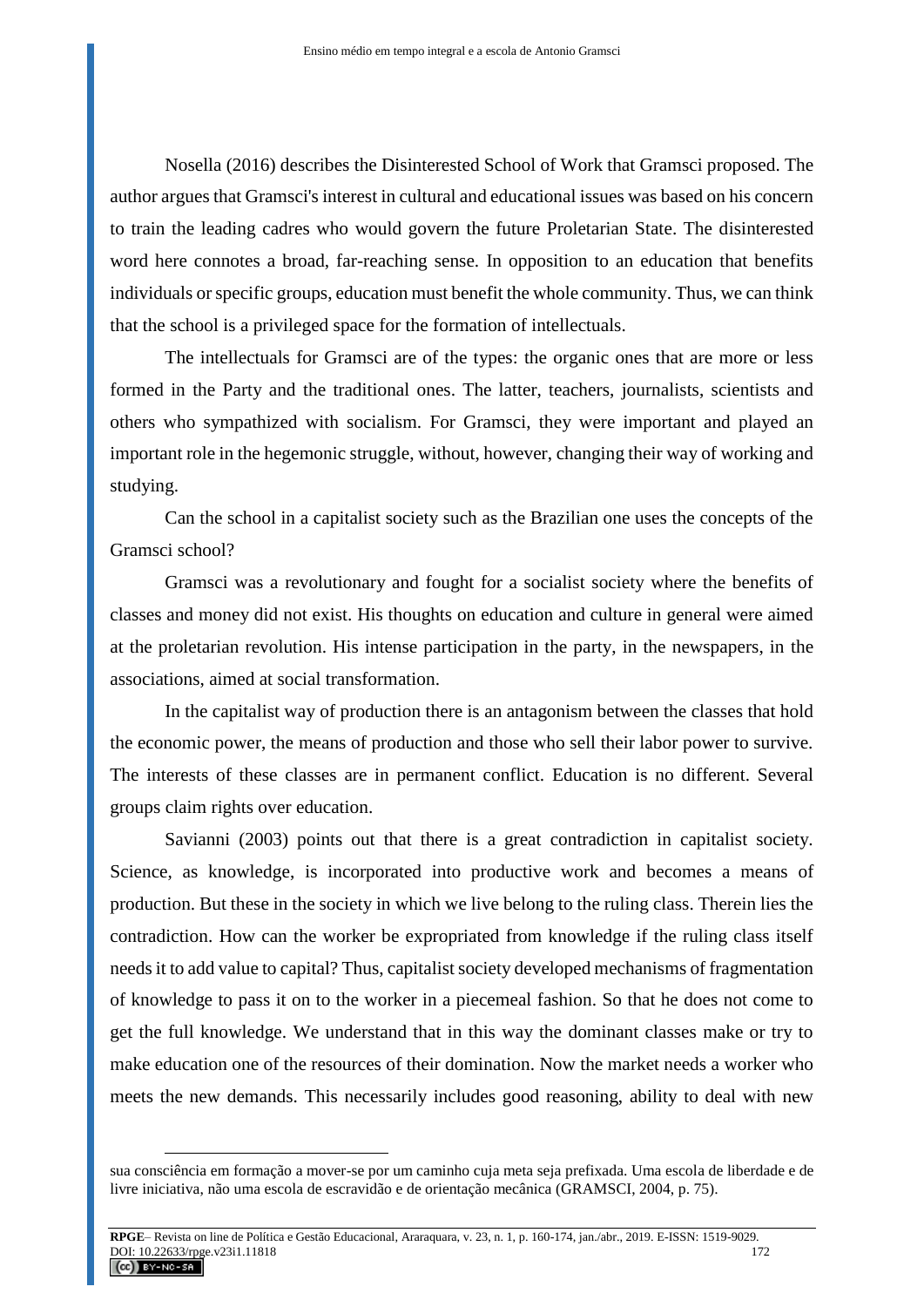technologies, and acceptance of the ruling class ideas. Acceptance of these ideas is necessary to maintain balance in society. We are now entering the field of ideology. According to Liguori (2017), Gramsci uses this concept in several moments of his work. In the Prison Notebooks, Liguori (2017) affirms that Gramsci "comes to use the motto above all with the meaning of the conception of the world of a certain collective subject, or even individual. Ideology identifies a social group or stratum" (LIGUORI, 2017 p. 401).

Innovative proposals for secondary education can be seen within this perspective. But they can also contribute to the construction of a new class ideology. The importance of the intellectuals for Gramsci lies in the school, in the factories, in the political parties.

### **Final considerations**

What remains to the Brazilian public school is to ensure that it does not become an instrument of domination of the classes that holds the economic and often political power, through the formation of organic and traditional intellectuals of the working class and who identify with the problematic of its class.

Portaria 971 of 2009 that instituted PROEMI expressed in two objectives among the ten present, VI and VII respectively, the need for a middle school that develops knowledge that has meaning for students and develop their autonomy. At this moment of the study, there are no elements to affirm that the objectives expressed at the creation of PROEMI are expressed in the daily life of the schools participating in this Program. But there is room for this policy to be effective on the school floor in order to comply with them, even if partially due to current political-historical conditions.

Bringing Gramsci's concepts to the realization of public policies in the area of education can contribute to the formation of a community aware of their condition of life and provide young people with elements for overcoming this unequal society.

#### **REFERENCES**

BRASIL. Constituição (1988). **Constituição da República Federativa do Brasil**: promulgada em 5 de outubro de 1988. Disponível em: http://www.planalto.gov.br/ccivil 03/constituicao/constituicao.htm. Acesso em: 10 dez. 2018.

BRASIL. Ministério de Educação e Cultura. LDB - Lei nº 9394/96, de 20 de dezembro de 1996. **Estabelece as diretrizes e bases da Educação Nacional**. Brasília: MEC, 1996.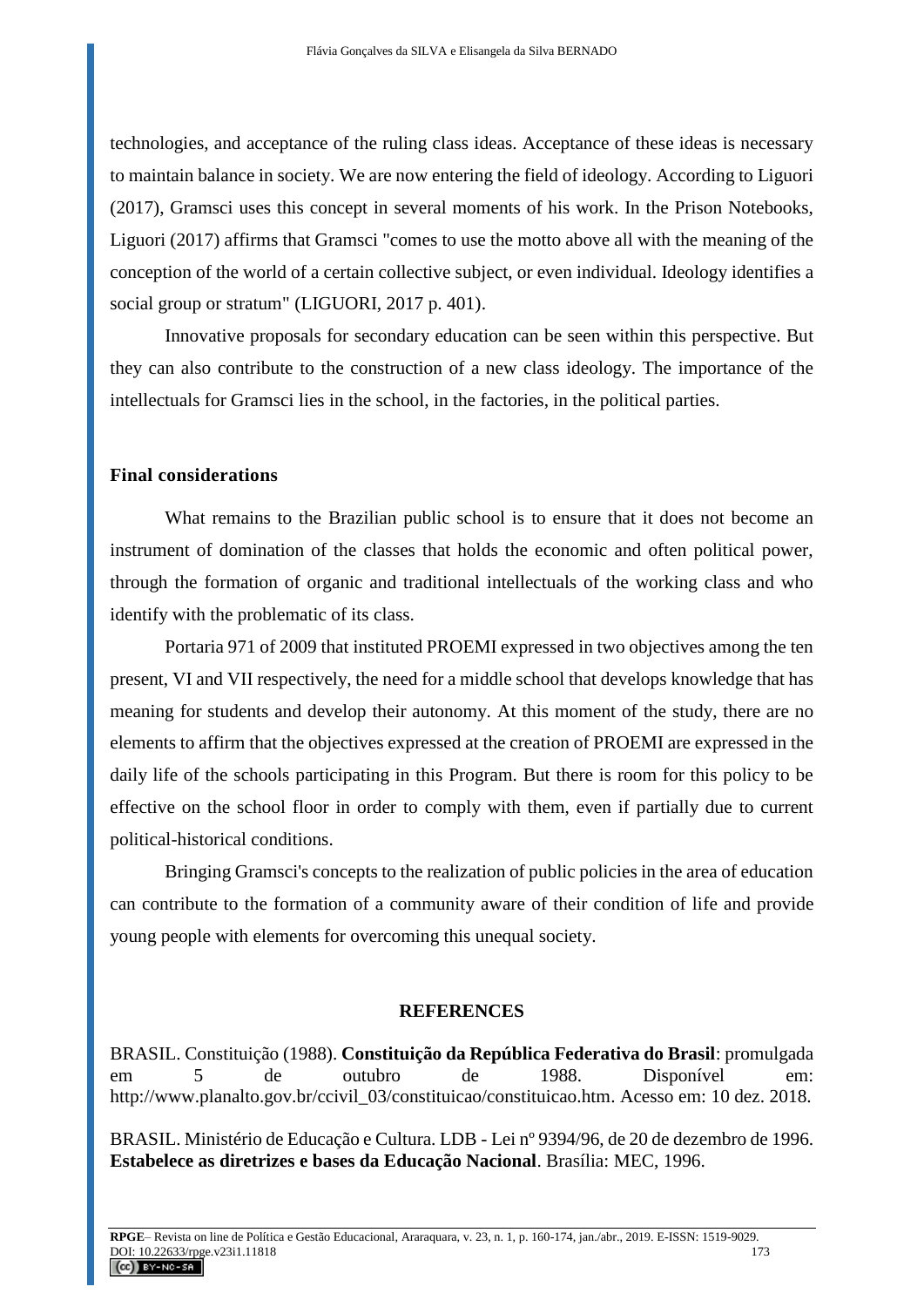BRASIL. PARECER CNE/CP N. 11/2009. **Proposta de experiência curricular inovadora do Ensino Médio**. Ministério da Educação. 2009.

BRASIL. Ministério de Educação e Cultura. **Portaria Nº 971, de 09 de outubro de 2009**. Institui no âmbito do Ministério da Educação, o Programa Ensino Médio Inovador. Disponível em: http://pactoensinomedio.mec.gov.br/images/pdf/port 971\_09102009.pdf. Acesso em: 23 abr. 2017.

BRASIL. **Lei nº 13.005 de 25 de junho de 2014**. Aprova o plano Nacional de Educação-PNE e dá outras providências. Disponível em: http://www.planalto.gov.br/ccivil\_03/\_ato2011- 2014/2014/lei/l13005.htm. Acesso em: 12 ago. 2017.

BRASIL. Resolução Nº 4 de 25 de outubro de 2016. Destina recursos financeiros, nos moldes operacionais e regulamentares do Programa Dinheiro Direto na escola-PDDE, a escolas públicas estaduais e do Distrito Federal, a fim de apoiar e fortalecer o desenvolvimento de propostas curriculares inovadoras, em conformidade com o Programa Ensino Médio Inovador. **Diário Oficial da União**, 26 de outubro de 2016.

BRASIL. **Lei nº 13.415 de 16 de fevereiro 2017**. Altera as Leis nos 9.394, de 20 de dezembro de 1996, que estabelece as diretrizes e bases da educação nacional, e 11.494, de 20 de junho 2007, que regulamenta o Fundo de Manutenção e Desenvolvimento da Educação Básica e de Valorização dos Profissionais da Educação, a Consolidação das Leis do Trabalho - CLT, aprovada pelo Decreto-Lei no 5.452, de 1o de maio de 1943, e o Decreto-Lei no 236, de 28 de fevereiro de 1967; revoga a Lei no11. 161, de 5 de agosto de 2005; e institui a Política de Fomento à Implementação de Escolas de Ensino Médio em Tempo Integral. Disponível em: http://www.planalto.gov.br/ccivil 03/ ato2015-2018/2017/lei/L13415.htm. Acesso em: 12 ago. 2017.

CIAVATTA, Maria. Trabalho como princípio educativo. **Dicionário da educação profissional em saúde.** Fundação Oswaldo Cruz. Escola Politécnica Joaquim Venâncio. Rio de Janeiro, 2009. Disponível em: sites.espsjv.fiocruz.br. Acesso em: 01 jul. 2018.

FRIGOTTO, Gaudêncio.; MOTTA, Vânia. Por que a urgência da Reforma do Ensino Médio? Medida provisória Nº 746/2016(Lei Nº 13.415/2017). **Educação e Sociedade,** Campinas, v. 38, n. 139, p. 355-372, abr./jun., 2017.

GRAMSCI, Antonio. **Escritos Políticos**, v. 1, Rio de Janeiro: Civilização Brasileira, 2004.

HÖFLING, Eloisa de Mattos. Estado e políticas (públicas) sociais. **Cadernos Cedes,** Ano XXI, n. 55, nov., 2001. Disponível em: http://www.scielo.br/scielo. php?script=sci\_arttext&pid=S0101-32622001000300003. Acesso em: 12 ago. 2017.

LIGUORI, Guido.; PASQUALE Voza. Orgs. **Dicionário Gramsciano (1926-1937)** Tradução: Ana Maria Chiarini; Diego Silveira Coelho Ferreira, Leandro de Oliveira Galastri e Silvia de Bernadini. 1. ed. São Paulo: boitempo, 2017.

LIGUORI, Guido. **Ideologia,** Dicionário Gramsciano (1926-1937). Tradução: Ana Maria Chiarini; Diego Silveira Coelho Ferreira, Leandro de Oliveira Galastri e Silvia de Bernadini. 1. ed. São Paulo: boitempo, 2017.